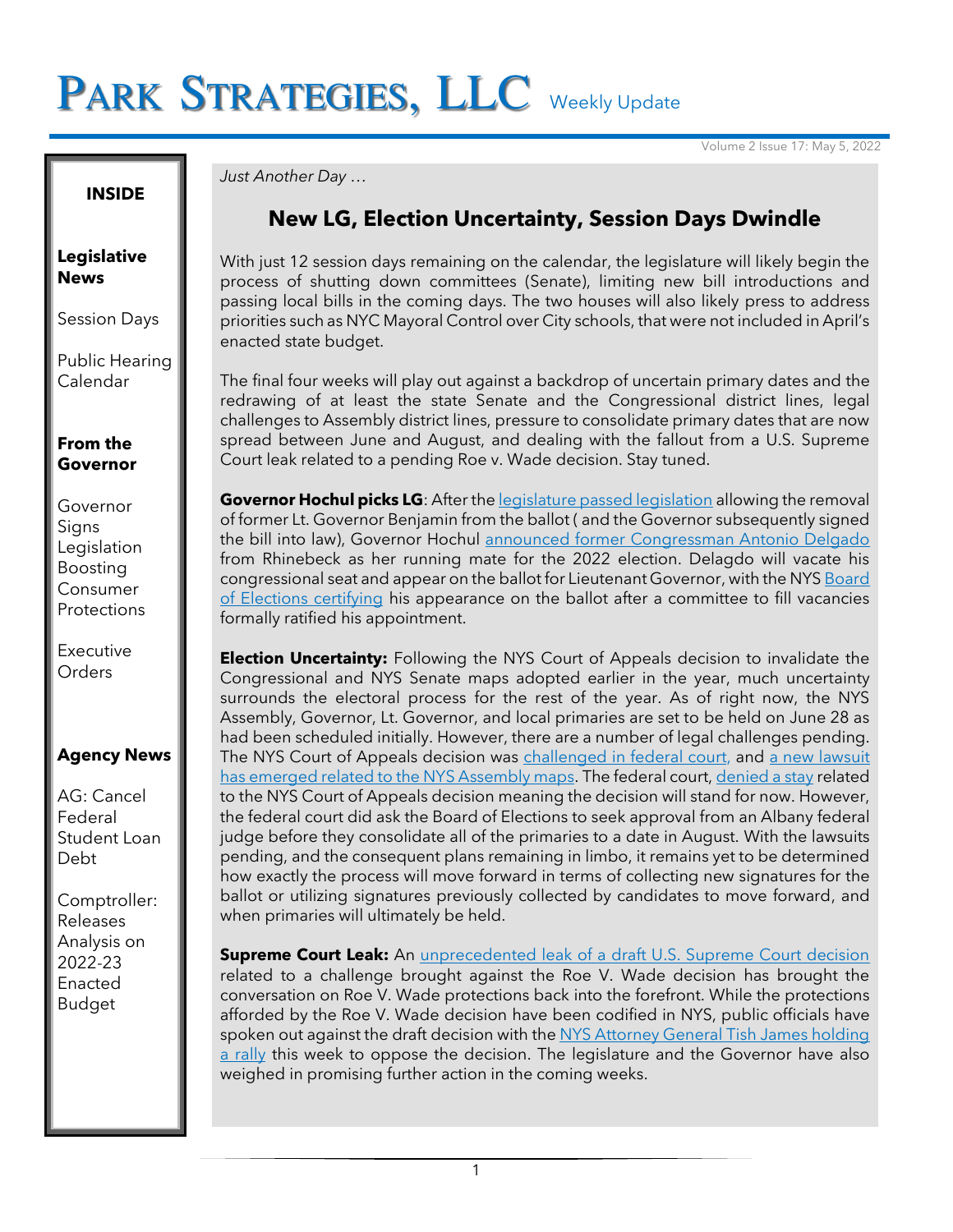# **PSLLC** Weekly Update Volume 2 Issue 17:

#### *PSLLC Notes:*

This week, firm client the **Capital District Transportation Authority (CDTA**) [made the official announcement](https://www.cdta.org/news/cdta-expands-service-network) that they will launch transit services in Montgomery County and the City of Amsterdam. CEO Carm Basile was joined by elected officials from Federal, State, County and City government, heralding the long-awaited initiative that will further connect the community to the Greater Capital Region, while boosting economic opportunities throughout the County.

PSLLC Partner Lisa Marrello led the campaign with CDTA engaging state government officials, culminating in an appropriation of \$4.3M in state operating assistance from this year's state budget. CDTA officials opted to make the move after the municipally operated bus service was cut in residents limited options for



2018, leaving city *Pictured from left: Montgomery County Executive Matt Ossenfort, Congressman Paul Tonko, CDTA board Chair Jayme Lahut, Amsterdam Mayor Mike Cinquanti, Assemblyman Angelo Santabarbara, Senator Michelle Hinchey, and CDTA CEO Carm Basile.*

# **Legislative News**

#### **Legislative Activity**

mobility.

The Legislature will be in session four days next week on the 9th , 10th  $\,$  , 11th (the  $\,$ 2022 Legislative Calendar can be accessed [here\)](https://www.nyassembly.gov/leg/docs/sessioncalendar_2022.pdf). There were 144 bills passed this week. Of particular note was:

~ [A2020A \(Reyes\) / S6373B \(Savino\)](https://www.nysenate.gov/legislation/bills/2021/s6373/amendment/original) in relation to claims for mental injury premised upon extraordinary work-related stress.

#### **Public Hearings**

~ The Assembly Standing Committees on Energy; Governmental Operations; Environmental Conservation; and the Assembly Climate Change Work Group will host a May 12<sup>th</sup> Hearing on "All-Electric Buildings." The public hearing calendar can be accessed [here.](https://www.nyassembly.gov/leg/?sh=hear)

## **From the Governor**

#### **Governor Signs Legislation Boosting Consumer Protections and Addressing Inequities in Financial Service System**

Governor Kathy Hochul [signed legislation](https://www.governor.ny.gov/news/governor-hochul-signs-legislation-boosting-consumer-protections-and-addressing-inequities) that boosts consumer protections and addresses inequities in the state's financial services system. **Legislation** [\(S.1684/A.8293\)](https://www.nysenate.gov/legislation/bills/2021/s1684) directs the Department of Financial Services to conduct a study of underbanked communities and households in New York and make recommendations to improve access to financial services for them. Legislation (S.4894/A.1693) protects consumers from potentially unsafe banking products by prohibiting the issuance of unsolicited mail-loan checks.

#### **Executive Orders:**

EO 4 which establishes a statewide disaster emergency due to healthcare staffing shortages was extended by **EO** 4.8 through May 30, 2022.